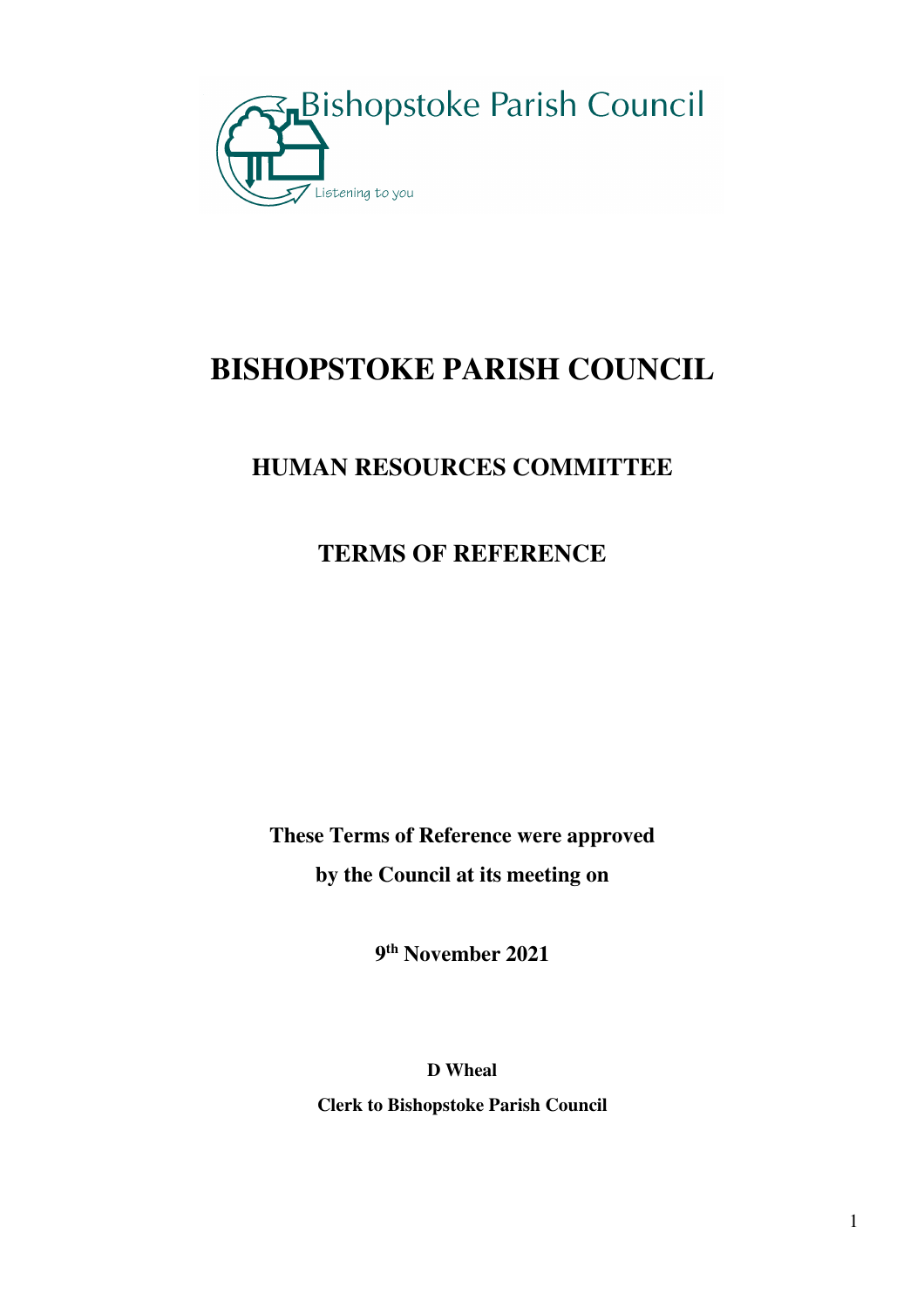## **BISHOPSTOKE PARISH COUNCIL HUMAN RESOURCES COMMITTEE**

### **TERMS OF REFERENCE**

**Amendment Sheet** 

**Amendment No. Date Incorporated Subject**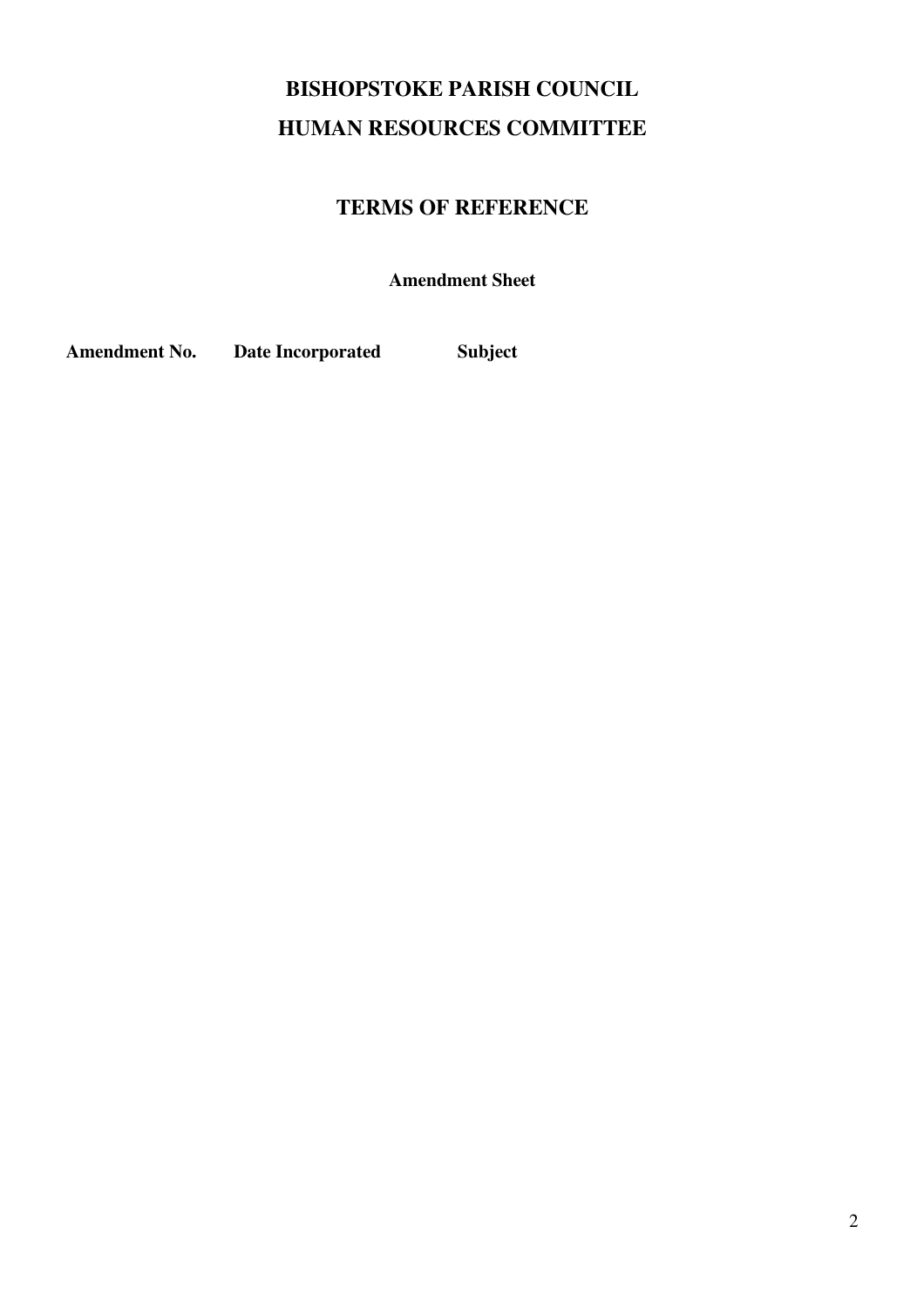#### **TERMS OF REFERENCE FOR THE**

#### **HUMAN RESOURCES COMMITTEE**

#### **1 Membership**

- 1.1 The Committee will consist of the current Chair and Vice-Chair of the Council, and the Chairs of the Council Committees.
- 1.2 Where appropriate, other persons may be invited to attend one or more meetings.

#### **2 Chair**

2.1 The Chair of the Parish Council will Chair the Committee. In their absence, a Chair for the meeting will be appointed at that meeting.

#### **3 Quorum**

3.1 A quorum will consist of three members of the Committee.

#### **4 Meetings**

- 4.1 The Committee will meet on the fourth Tuesday of June, October and February unless otherwise decided at a previous meeting of either the Human Resources Committee or the Full Council, with additional meetings arranged if necessary.
- 4.2 The Clerk shall produce and circulate an agenda for the meeting, including any relevant policy, procedure or other document being discussed, at least three clear working days in advance of the meeting in accordance with Parish Council Standing Orders.
- 4.3 The Clerk or other duly appointed person shall take minutes of the meeting and take any follow-up action as directed. Draft minutes will be provided to the Chair as soon as possible and then circulated to the Committee members no later than the point at which the next agenda is circulated. In discussions relating to the appraisal of the Clerk, the notes will be taken by the Chair or other appointed person.

#### **5 Reporting**

5.1 The Chair, or, in their absence, the Vice-Chair or other nominated member of the Committee, shall present a report at each meeting of the Parish Council on resolutions passed and recommendations made by the Committee since the last meeting. Alternatively, this may be achieved by the circulation of the relevant minutes with other agenda papers before the meeting.

#### **6 Decisions**

- 6.1 The Committee will have no power to make decisions on behalf of the Council except in the following areas:
	- 6.1.1 Date, Time and Place of its Meetings.
	- 6.1.2 Identifying and filling the training needs of the Committee, within the overall training budget specified by the Full Council.
	- 6.1.3 Issuing invitations to experts, specialists and others, as necessary, to attend meetings and / or give advice to the Committee.
	- 6.1.4 Policies relating to the Council's role as an employer.